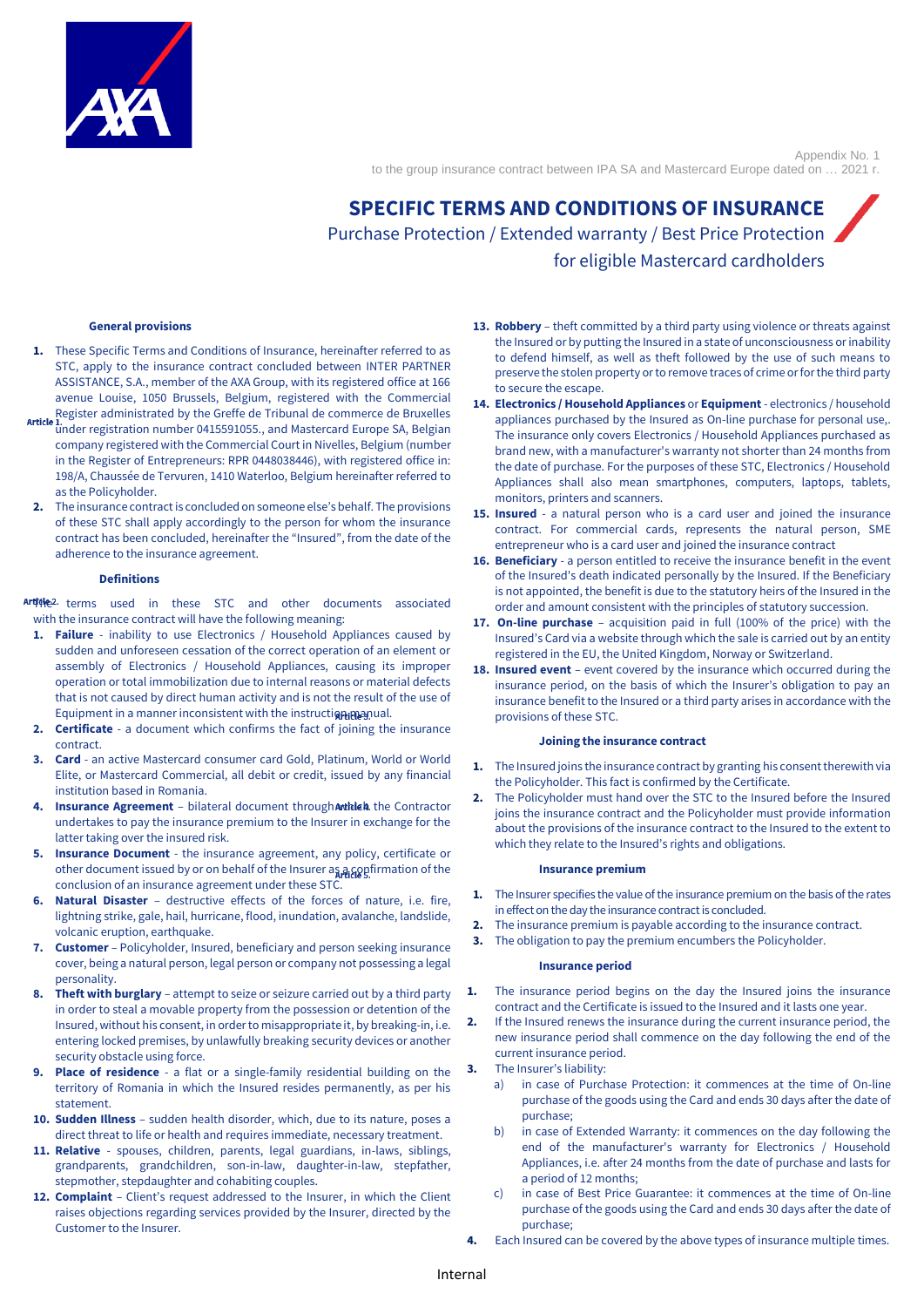**5.** In case of the Card restriction, the insurance cover for the newly issued Card instead of the restricted Card does not require re-submission of the declaration and continues uninterrupted, if the Card issued in place of the restricted one is activated at the latest in the calendar month following the Card's restriction.

#### **Sum insured**

- **1.** The sum insured is the amount constituting the upper limit of the Insurer's liability for losses arisen during the insurance period.
- **2.** The sum insured comprises the following costs:
	- a) In case of Purchase Protection: EUR 1500;<br>b) In case of Extended Warranty: EUR 1500:
	- In case of Extended Warranty: EUR 1500;
	- c) In case of the Best Price Guarantee: EUR 1500.

#### **Subject matter and coverage**  Article 6.

- **1.** The subject of the insurance is material damage sustained by the Insured in connection with an On-line purchase made during the insurance period:
	- a) in case of Purchase Protection: loss or damage as a result of loss or damage of an item for private use (including gifts) obtained through an On-line purchase using a Card.";
- Article 9. in case of Extended Warranty: as a result of the failure of Electronics / Household Appliances; two events are insured per year for each Insured;
	- c) in case of the Best Price Guarantee: as a result of the disclosure of a possible purchase of an item identical to the item obtained through an On-line purchase at a lower price.
	- **2.** The insurer pays the benefits appropriate for a given type of cover after the occurrence of an Insured event in the insurance period.

### **Determination of the legitimacy of the claims and the value of the benefits**

# Artilete 8<sup>The insurer pays the benefit as:</sup>

- 1) In case of Purchase Protection:
	- a) cover the replacement cost of a damaged or stolen item,
	- b) reimburse the cost of repairing the damaged item,
	- c) reimburse the cost of the lost item,
	- up to the maximum limit of the sum insured EUR 1500
- 2) In case of Extended Warranty:
	- a) cover the cost of repairing the Insured Elactronics / Household Appliances after a Failure or
	- b) cover the cost of purchasing new Equipment with a technical specification similar to the Insured Electronics / Household Appliances (only if the repair cost of the insured Electronics / Household Appliances exceeds the original purchase price) or
	- c) reimbursement of the original purchase price of the Insured Electronics / Household Appliances (only if the cost of repairing the Insured Electronics / Household Appliances exceeds the original purchase price, and replacement equipment of a similar technical specification is not available in the given price range),

the benefits are paid up to the value of the original purchase price of the Insured Electronics / Household Appliances, however, up to the maximum limit of the sum insured, EUR 1500 (including expert opinion expenses), for which up to two events per year are insured per one Insured;

- 3) In case of the Best Price Guarantee:
	- a) covering the difference between the price paid by the Insured for the covered item and the selling price of an identical item (identical in terms of year of production, brand, model, name or brand of the seller or manufacturer and accessories) in any other online store through which the sale is carried out by an entity registered in the EU, the United Kingdom, Norway or Switzerland, provided that the information about the difference in price will be disclosed within 30 days from the date of purchase, and the difference will be at least EUR 50.
- **2.** Determining the legitimacy of claims and the amount of benefits due is carried out on the basis of full documentation submitted by the Insured.
- **3.** At the request of the Insurer, if the documents indicated in these STC prove to be insufficient, the Insured will be required to submit other documents necessary for determining the legitimacy of the claims and the benefit amount.
- **4.** The Insurer is obliged to pay the benefit within 30 days from the day on which the occurrence of the Insured event is reported and the complete set of supporting documents regarding the Insured Event is delivered. If the Insured does not present the required documents and the Insurer could not determine exactly the causes and circumstances in which the Insured Event occurred, as well as the consequences of its occurrence, the Insurer reserves the right to refuse to pay the insurance indemnity.
- **5.** If it is impossible to clarify the circumstances necessary to determine the Insurer's liability or the value of the benefit within the above deadline, the benefit will be paid within 14 days from the day on which, taking all due care, it became possible to clarify those circumstances. The undisputed part of the benefit, considering the documents submitted, will be paid by the Insurer within the deadline stipulated in par. 4 of this Article.
- **6.** If the benefit is not due or is due in a different amount from the one specified in the claim, the Insurer will inform the claimant in writing, indicating the circumstances and legal basis justifying total or partial refusal to pay the benefit.
- **7.** The benefit is paid in EUR. The conversion into EUR of expenses incurred in foreign currencies is made at the average Romanian National Bank exchange rate binding on the day the benefit payment decision is issued.

#### **Procedure for loss events**

- **1.** The Insured is obliged to notify the Assistance Center immediately after the Insured event using a 24/7 telephone number +40 317 309 941.
- **2.** The Insured is obliged, as far as possible, to prevent the loss from increasing and to limit its consequences.
- **3.** In case of Insured's death, the Beneficiary is obliged to submit an abbreviated death certificate of the Insured, a decision indicating the inheritance and a complete set of documents which confirm the Insured event.
- **4.** Depending on the type of Insured event, the claim should contain documents confirming the legitimacy of the claims, including:
	- 1) completed and signed loss notification report, containing a description of the circumstances of the Insured event;
	- 2) confirmation of purchase of the items related to the reported Insurance Event with the Card;
	- 3) police report or protocol drawn up by another institution in case of events which required the intervention of the given authorities;
	- 4) other documents depending on the type of Insured event which are demanded by the Assistance Center.
- **5.** The claim may also be sent by post to the Insurer's address: assistance@coris.ro
- **6.** The Insurer reserves the right to examine the items which were affected by the reported Insured event, to submit them for appraisal by the appraiser, and in the event of a repair of the Insured Electronics / Household Appliances - to chose the repair shop.

### **Exclusions of liability**

- **1.** The Insurer shall not be liable if the Insured does not comply with the claims reporting procedure, Help Center guidelines during the loss adjustment process and does not cooperate or does not submit documents to which he is obliged under these STC, in so far as it was justified for determining the Insurer's liability.
- **2.** The Insurer is not liable for events resulting from:
	- a) intentional actions of the Insured or his/her cohabitant;
- **3.** gross negligence of the Insured, unless the payment of the benefit in these circumstances complies with the rules of equity; Moreover, the insurance does not cover cases where the event was known at the time of joining the insurance contract.

#### **Article 10 A. Specific exclusions of liability - Purchase Protection**

The Purchase Protection Insurance does not cover the following:

- 1) items left unattended in a public place;
- 2) means of transport, excluding wheelchairs, strollers and bicycles;
- 3) travel tickets and event tickets, cash, cheque books, payment cards and other similar documents, securities and prints of monetary value, keys, precious metals and items made from them, non-embedded pearls and precious stones, watches;
- 4) collections and items having a collector's value, antiques, numismatics, art items, items of cultural and historical value, manuscripts, musical instruments;
- 5) tobacco products and alcohol, intoxicants and psychotropic substances;
- 6) weapons and ammunition;
- 7) electronic devices and equipment used for business purposes;
- 8) items protected by copyrights and industrial property rights;
- 9) plans and design projects, prototypes and image, sound and data media including their contents;
- 10) damage to items resulting from normal wear and tear;
- 11) defects and malfunctions of electrical equipment resulting from operation or effects of electricity;
- 12) confiscation, seizure of or damage to objects caused by customs authorities or other state authorities;
- 13) losses not reported to competent institutions (police) within 48 hours of detection of the loss, excluding situations where the health condition of the Insured objectively did not allow it to observe that deadline.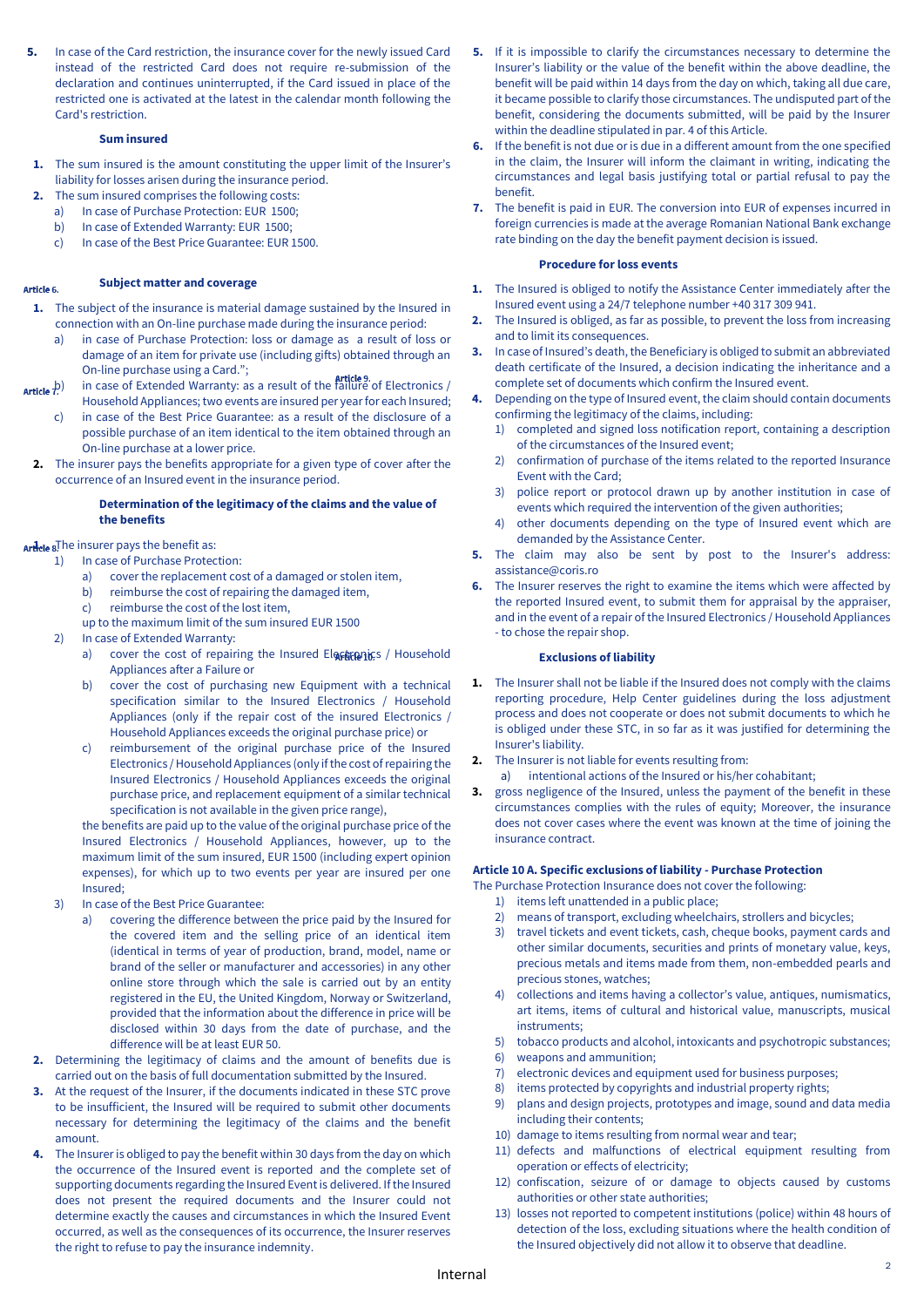#### **Article 10 B. Specific exclusions of liability - Extended warranty**

- 1. The Extended Warranty insurance does not cover the losses:
- 1) directly caused by theft with burglary or robbery, loss,
- 2) caused by fire (if the source of damage arose outside the insured Equipment) and the following elements: earthquakes, floods, hurricanes,
- 3) resulting from any disturbance in the functioning of the electricity, gas or water and sewage network, excluding the effects of power surges,
- 4) resulting from the use of the insured equipment in a manner inconsistent with the instruction manual,
- 5) resulting from tests or maintenance inconsistent with the manufacturer's instructions,
- 6) resulting from the use of additional equipment other than the equipment recommended by the manufacturer,
- 7) resulting from the independent modification of the Electronics / Household Appliances,
- 9) caused by insects or rodents,
- 10) resulting from the installation and repairs made by unauthorized persons,
- 11) resulting from a product defect (in particular of the entire series, model) ascertained by the manufacturer or importer whereby the manufacturer or importer of said equipment is bound to remove such defects.
- 2. The Extended Warranty insurance does not cover:
- 1) events consisting in the loss of data or software of the equipment (this exclusion does not apply to operating systems required to use the equipment).
- 2) events consisting in the loss or damage of only one battery,
- 3) damage caused by manual incorrect connection  $\text{tar}\text{tible}\cdot\text{rel}\right$  (gas network of the following equipment: gas / electric / induction stove, oven, electric / induction / ceramic hob, unless it had no impact on the damage,
- 4) damage caused by the use of Electronics / Household Appliances, rust, corrosion and oxidation, which do not affect the functioning of the insured equipment, unless the above changes are due to losses covered by the insurance,
- 6) maintenance costs of Electronics / Household Appliances,
- 7) installation costs of Electronics / Household Appliances, however, this exclusion does not apply if the assembly is performed by a service repair worker in case of equipment repaired as part of the loss, which was not a total loss,
- 8) replacement of the following parts subject to wear and periodic replacement in relation to the operation of the insured equipment: batteries, light bulbs, accumulators, projector lamps, filters, gaskets, ink containers, unless the replacement need is caused by an insured loss,
- repair of aesthetic damage, dents, scratches, discoloration and other which do not affect the functioning of the equipment, unless the above changes are the result of an insured loss,
- 11) cost of equipment damage incurred during transport from the store to the place of residence (not applicable to portable equipment),
- 12) cost of delivery of damaged equipment to the repair point and cost of collection of repaired or not repaired equipment from the repair point which performs the repair under the insurance contract (the exclusion does not apply to equipment weighing more than 10 kg, built-up equipment),
- 14) faults caused by the operation of computer viruses, computer software or malfunctioning due to the above-mentioned factors,
- 15) defects of plasma and LCD screens, which consist in the fact that one or more pixels stops to shine (a black spot always visible on the screen) or one or more pixels does not stop shining (a colorful point always visible on the screen), unless the number of defective pixels exceeds or is equal to the number admissible in accordance with ISO 13406-2 of 2001,
- 17) events for which the producer, the seller or the repair point are responsible under the legal regulations or contractual provisions (e.g. manufacturer's warranty, warranty).

#### **Article 10 C. Special exclusions of liability – Best Price Guarantee**

- 1. The Best Price Guarantee Insurance does not cover:
- 1) items of a value not lower than EUR 50,
- 2) items purchased at a discounted price outside from entities registered outside the EU, the United Kingdom, Norway to Switzerland,
- 3) situations in which the price difference cannot be proven,
- 4) items sold within one store chain,
- 5) items used before the purchase, converted, coming from the secondary market or purchased illegally by the Insured,
- 6) services and any intangible items,
- 7) cash, travelers' checks, tickets, documents, currency, negotiable instruments, various types of shares, gold bullion, silver and gold,
- 8) works of art, antiques, furs, numismatics, stamps and collectibles,
- 9) jewelry, noble metals and gemstones,
- 10) items purchased on a special order, auction items, including auctions held on the Internet and in TV channels,
- 11) animals, live plants or other living organisms,
- 12) fuel,
- 13) garage door drives and alarms,
- 14) all types of motor vehicles, vessels, caravans, tractors, hovercraft, airplanes and accessories and parts therefor, as well as consumables necessary for their use and maintenance,
- 15) items intended for business, professional or commercial purposes,
- 16) clothes,
- 17) holidays or excursions,
- 18) land, real estate, buildings or flats,
- 20) items purchased in connection with the business termination, postseason sales or cash sales,
- 22) medical equipment or devices related to health, optical, dental or pharmaceutical care,
- 23) fees related to taxes, delivery, shipment, reloading or other administrative fees,
- 24) incorrectly priced items, errors or omissions.
- 2. The Best Price Guarantee Insurance covers only those claims not covered by other low-price guarantees, insurance or compensation policies, subject to certain limits of liability.

#### **Recourse claims**

- **1.** As at the day of payment of the benefit (compensation) by the Insurer, the Insured's claims against the third party responsible for the loss pass onto the Insurer up to the amount of the benefit paid (compensation). In a situation where the Insurer covered only a part of the loss, the Insurerhas priority of satisfaction of claims before the Insured's claims with regard to the remaining part. The Insured's claims referred to in par. 1 of this Article against persons with whom the Insured lives in the same household or for which he is responsible are not transferred to the Insurer, unless the perpetrator caused the loss intentionally.
- **2.** The Insured is bound to assist the Insurer in pursuing claims for compensation against persons responsible for the loss by providing all necessary information and documents and to make it possible to take actions necessary to pursue recourse claims.
- **3.** If the Insured, without the Insurer's consent, waived the claim against the third party responsible for the loss or agreed to its reduction, the Insurer may reduce the payment (compensation) accordingly and the Policyholder is not entitled to a refund of the insurance premium.
- **4.** If the waiver or the reduction referred to in par. 3 of this Article was disclosed after the payment of the benefit (compensation), the Insurer has a right to demand the Insured to return part or all of the paid benefit (compensation).

#### **Complaints and court disputes**

- 1. The complaint procedure defines the rules of filing and examining the Customers' Complaints concerning the services rendered by the Insurer. Complaints are filed in written form:
	- a) in person at the Insurer's registered office;
	- b) by post to the address of the Insurer's Representative:

# CORIS Assistance Bulevardul Regina Maria 36-38,

### RO-040125 Bucharest;

- c) electronically to the e-mail address assistance@coris.ro
- 2. The Complaint should contain the following data:
	- 1) the Customer's first and last name;
	- 2) the Customer's full correspondence address, or
	- 3) e-mail address to which the reply should be sent;
	- 4) indication of the insurance contract which the Complaint concerns;
	- 5) description of the problem being reported as well as the subject and circumstances justifying the Complaint;
	- 6) actions expected by the Customer;
	- 7) if the Customer expects that the reply be sent by electronic mail the Customer's request in this regard.
- 3. If, during the process of examining the Complaint, it becomes necessary to obtain additional information associated with the Complaint, the Insurer will inform the Customer about this so that the Customer may send in all data and information being requested by the Insurer within the scope and for the purpose of examining the Complaint.
- 4. The Insurer will reply without unnecessary delay, not later though than within 30 days from receiving the Complaint. To observe the deadline it is sufficient to send the reply before the deadline is up.
- 5. In particularly complicated cases which make it impossible to consider the Complaint and to reply to it within the deadline referred to in par. 10, the Insurer:
	- 1) explains the reason for the delay;